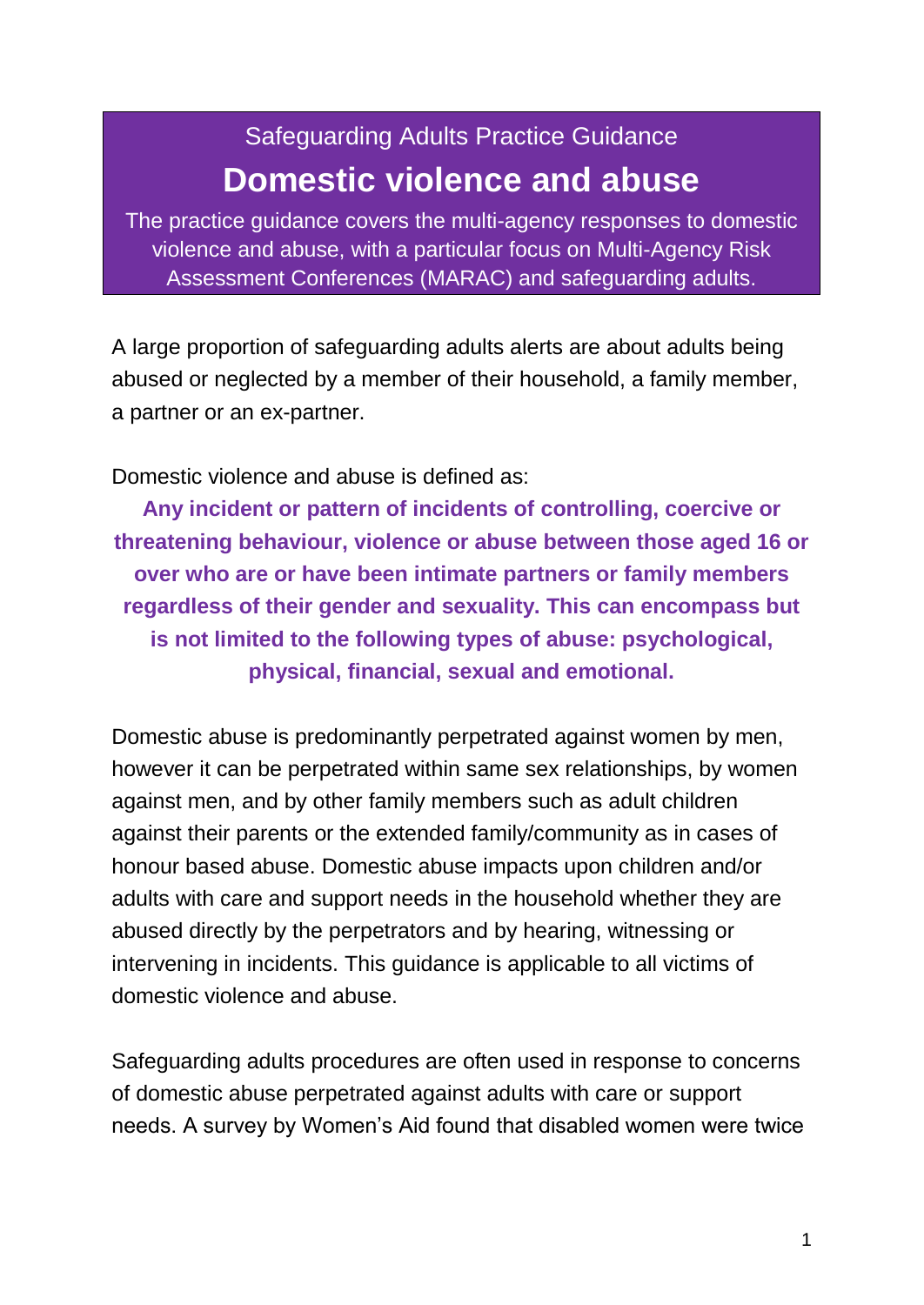as likely to be victims of domestic abuse than the female population as a whole.

The Local Government Assocation (LGA) and Association of Directors of Adult Social Services (ADASS) have produced [guidance on adult](Domestic%20violence%20and%20abuse%20is:%20Any%20incident%20or%20pattern%20of%20incidents%20of%20controlling,%20coercive%20or%20threatening%20behaviour,%20violence%20or%20abuse%20between%20those%20aged%2016%20or%20over%20who%20are%20or%20have%20been%20intimate%20partners%20or%20family%20members%20regardless%20of%20their%20gender%20and)  [safeguarding and domestic abuse.](Domestic%20violence%20and%20abuse%20is:%20Any%20incident%20or%20pattern%20of%20incidents%20of%20controlling,%20coercive%20or%20threatening%20behaviour,%20violence%20or%20abuse%20between%20those%20aged%2016%20or%20over%20who%20are%20or%20have%20been%20intimate%20partners%20or%20family%20members%20regardless%20of%20their%20gender%20and)

Practitioners should consult the **multi-agency domestic violence and abuse flow-chart** for guidance on the most appropriate response to a concern or disclosure.

## **Multi-Agency Risk Assessment Conferences (MARAC)**

MARACs are fortnightly meetings chaired by the Police, attended by a range of partner agencies including: adult and children's social care; probation; health services; and community and voluntary sector organisations.

MARACs deal with the highest risk domestic violence cases, where the victim is identified as being at serious risk of harm. In order to determine whether a case is high risk or not, practitioners should use the [CAADA-](http://www.caada.org.uk/marac/RIC_without_guidance.pdf)[DASH Risk Identification Checklist.](http://www.caada.org.uk/marac/RIC_without_guidance.pdf) Where a case is a visible high risk (14 ticks or more) or high risk based on professional judgement, a referral should be made to MARAC via your agency's Single Point of Contact.

MARACs consider approximately 30 cases each fortnight and as such are not intended to explore risks in significant detail. A case is discussed initially, with actions agreed for each agency. The case will be further discussed at the next meeting, ensuring all actions have been completed or are ongoing. The case will not be discussed again unless risks have changed or escalated when a repeat referral should be made.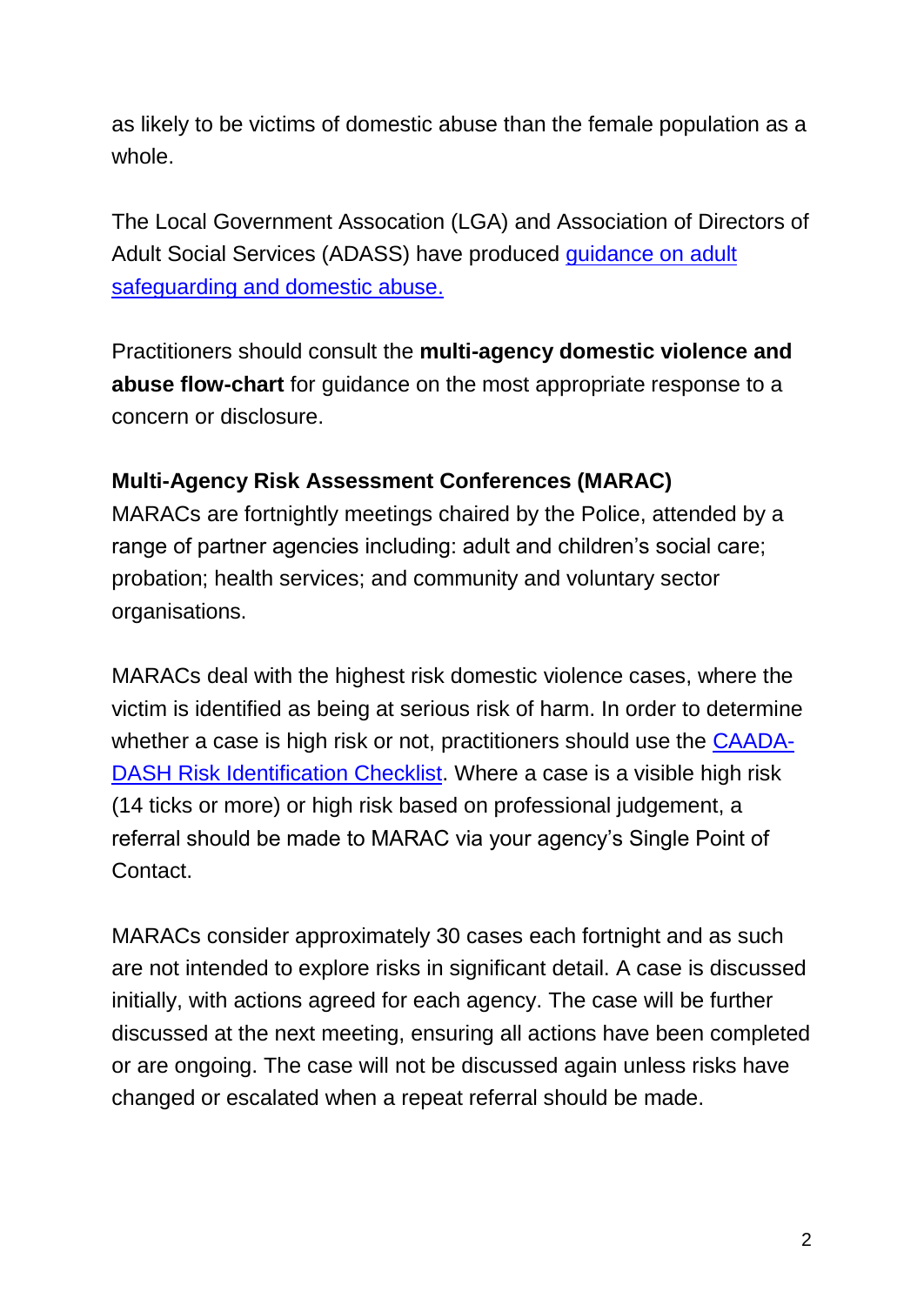It is expected that other processes will monitor and attempt to manage ongoing risks, with the MARAC process highlighting and communicating to all relevant agencies that the case is high risk. Often safeguarding adults procedures will run alongside a case being considered at MARAC, with information being shared between and via each process.

MARAC is a victim-led process. Wherever possible, the CAADA-DASH Risk Identification Checklist should be completed with the victim and the referral made with the consent of the victim. However, it is recognised that this will not always be possible. Where a case is felt to be high risk, consent should always be overridden and a referral made to MARAC. A specialist advocate will be arranged for each victim – this will either be an Independent Domestic Violence Advisor (IDVA) or an Independent Sexual Violence Advisor (ISVA). The IDVA or ISVA will meet with the victim following the MARAC referral to seek their views in relation to the concerns and provide practical advice and support in relation to the concerns.

#### **Safeguarding adults procedures**

As stated above, safeguarding adults procedures should be used to manage risks of domestic violence and abuse perpetrated against adults:

- aged 18 or over; and
- has needs for care and support (whether or not those needs are being met); and
- as a result of those needs is unable to protect him or herself against the abuse or neglect or the risk of it.

Safeguarding adults referrals to the local authority should be made in the normal way. Where MARAC criteria is also felt to be met, a referral to MARAC should be made as well as the safeguarding adults alert.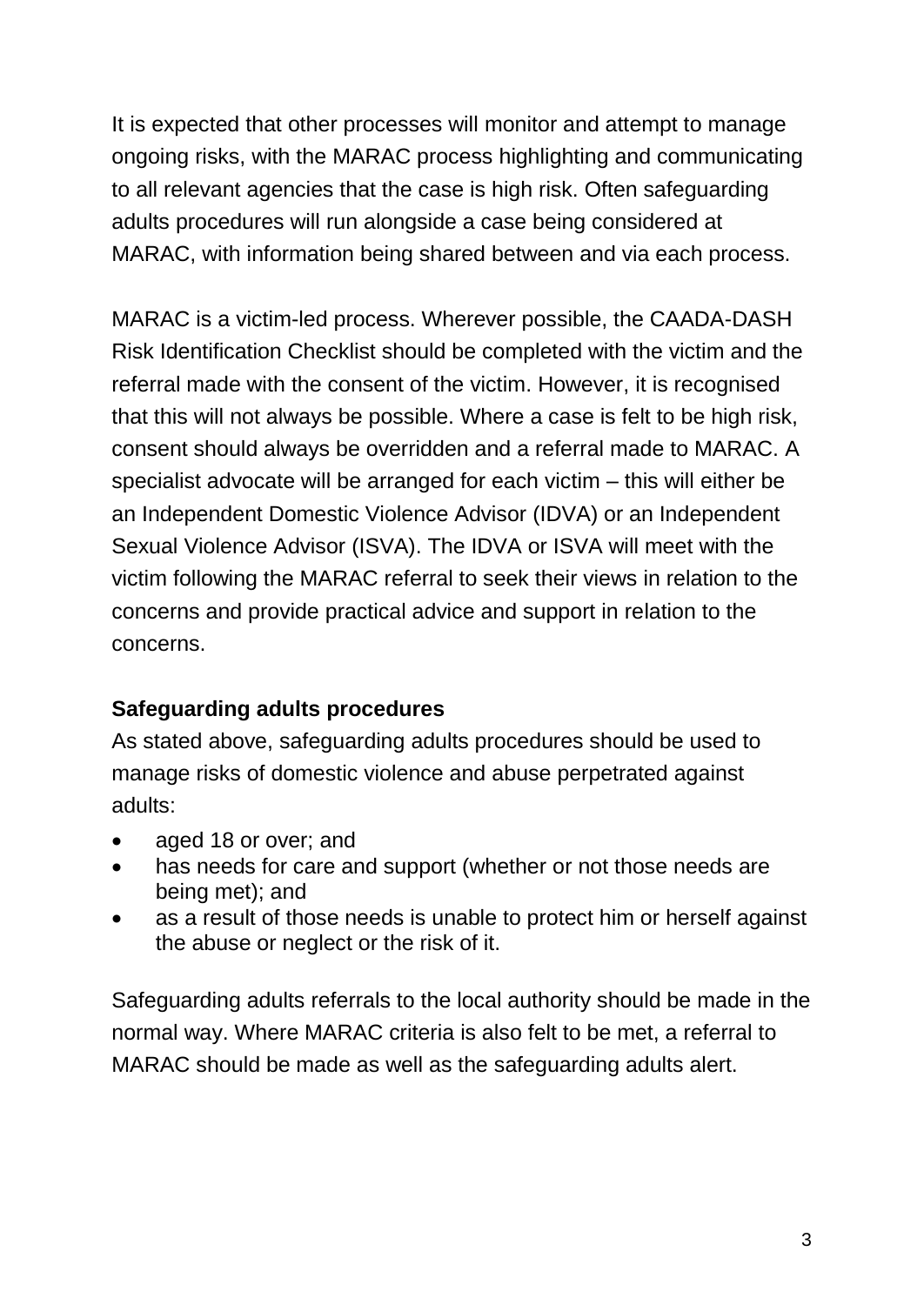### **Safeguarding children procedures**

Children will always be impacted upon by domestic violence or abuse that happens in their home.

Where you have a concern that domestic violence and abuse is occurring in a household where there are children are present, a referral should be made to Children's Social Care via the Initial Response Service (0191 277 2500).

MARAC referrals will be accepted for young people aged 16 and over.

#### **Where MARAC and safeguarding procedures do not apply**

This does not mean that no action should be taken to support the alleged victim. Professionals should attempt to support the victim in any way which they can. This may involve signposting them to specialist domestic violence and abuse services or devising a safety plan with the alleged victim.

A safety plan does not have to be lengthy or complicated. It may include basics such as a person knowing where to go for help in an emergency or always having their phone on charge.

#### **Victims who state they do not want any action should be taken**

A victim's consent should be overridden where the case meets MARAC criteria and/or there are children involved.

Mental capacity is a key consideration, thinking about whether the victim understands the risks AND consequences of not accepting help or support in relation to the concerns. It must be remembered that a person's decision making and ability to give consent can be impacted upon by a threatening or coercive perpetrator. Where a person lacks capacity, a best interest decision will need to be made on their behalf.